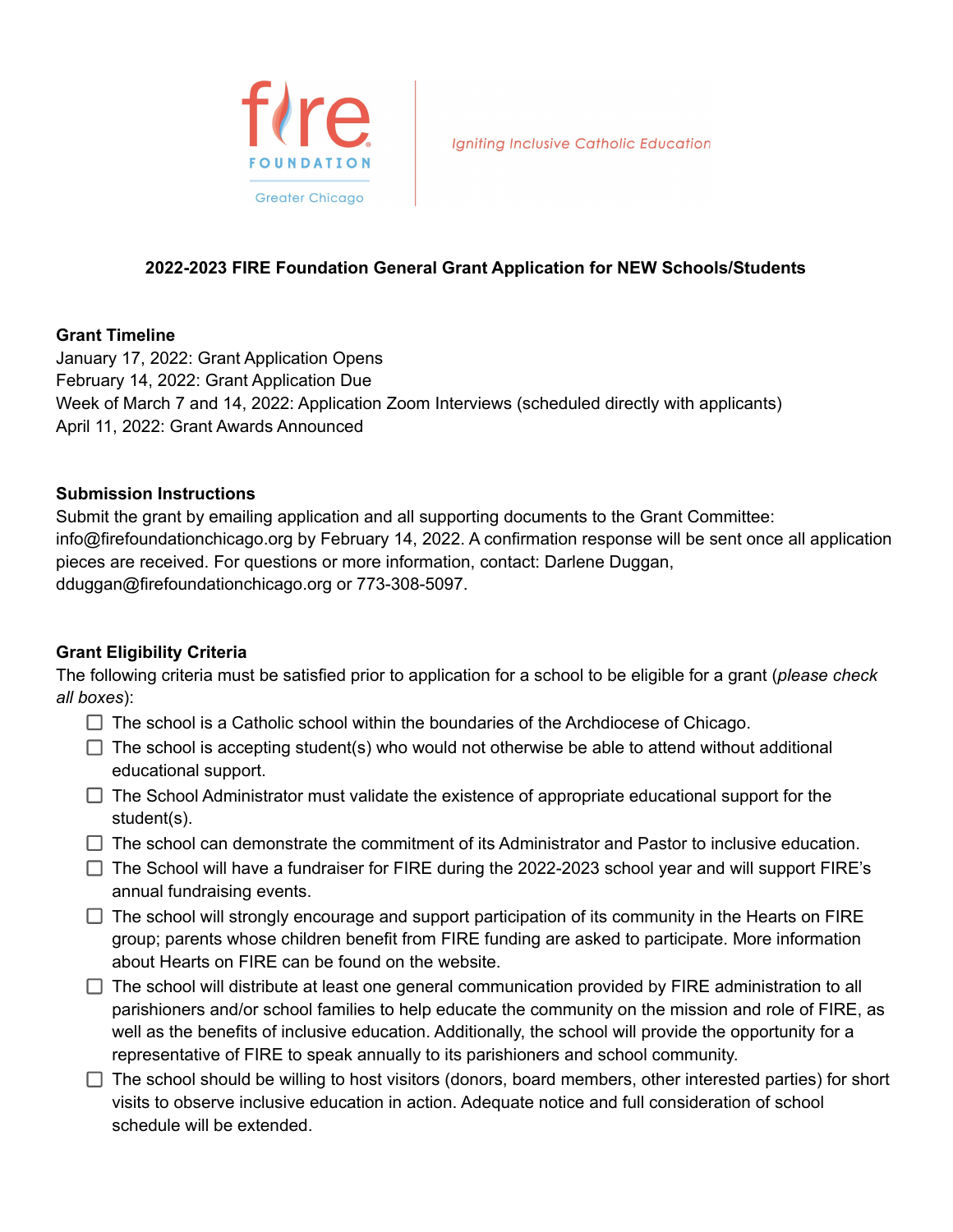

## **Items Funded by this Grant**

- Assistance for salaries of Paraeducators *(\$12,000 annual max)*
- Professional Development on Inclusive Education *(various amounts awarded)*
- Learning Materials, Technology, and Equipment needed to carry out inclusive education *(various amounts awarded)*
- General Support for building and inclusive education program *(various amounts awarded)*

## **Application Review Process**

Grant Applications must satisfy all Grant Eligibility Criteria presented above to be considered for funding. Eligible applications will be invited to discuss their grant application in a virtual meeting to be held the weeks of March 7 and March 14, 2022; this grant meeting will last approximately 30 minutes. Appointments will be scheduled with the FIRE Foundation representative upon receipt of the grant application. Grant awards will be determined based on compliance with the Eligibility Criteria, need for assistance, and the availability of Foundation funds. *All grant monies received must be used to support children with significant special needs who would not be able to attend the school without the additional support.*

Grantees will receive notification regarding their grant no later than April 11, 2022.

Please note, all grant recipients are required to submit a mid-year report documenting use of grant funds. Any changes in the way grant funds are used that deviate from descriptions outlined in the grant application must be reported to the FIRE Foundation. Mid-year report forms will be sent to grant recipient schools in December 2022 and will be due the following month.

Grants are NOT awarded for the following uses: operating expenses including rent payments, lease payments, utilities, debt incurred or purchases made prior to FIRE Foundation award notification, travel expenses, participation in capital campaigns or projects, endowment funds, and tuition assistance.

#### **Disbursement of Funds**

All grants will be disbursed in three equal installments: September 1, 2022 December 1, 2022 March 1, 2023

Grants that are awarded for a Paraeducator or for General Support for inclusive programming will be supported for no more than three consecutive academic years for each student/school combination. A school may receive funds for multiple students. If the student is no longer enrolled at the school during the three year period, funding will end. FIRE funds are intended to initially support the student in the school community, then the regular school operational budget is expected to absorb the costs.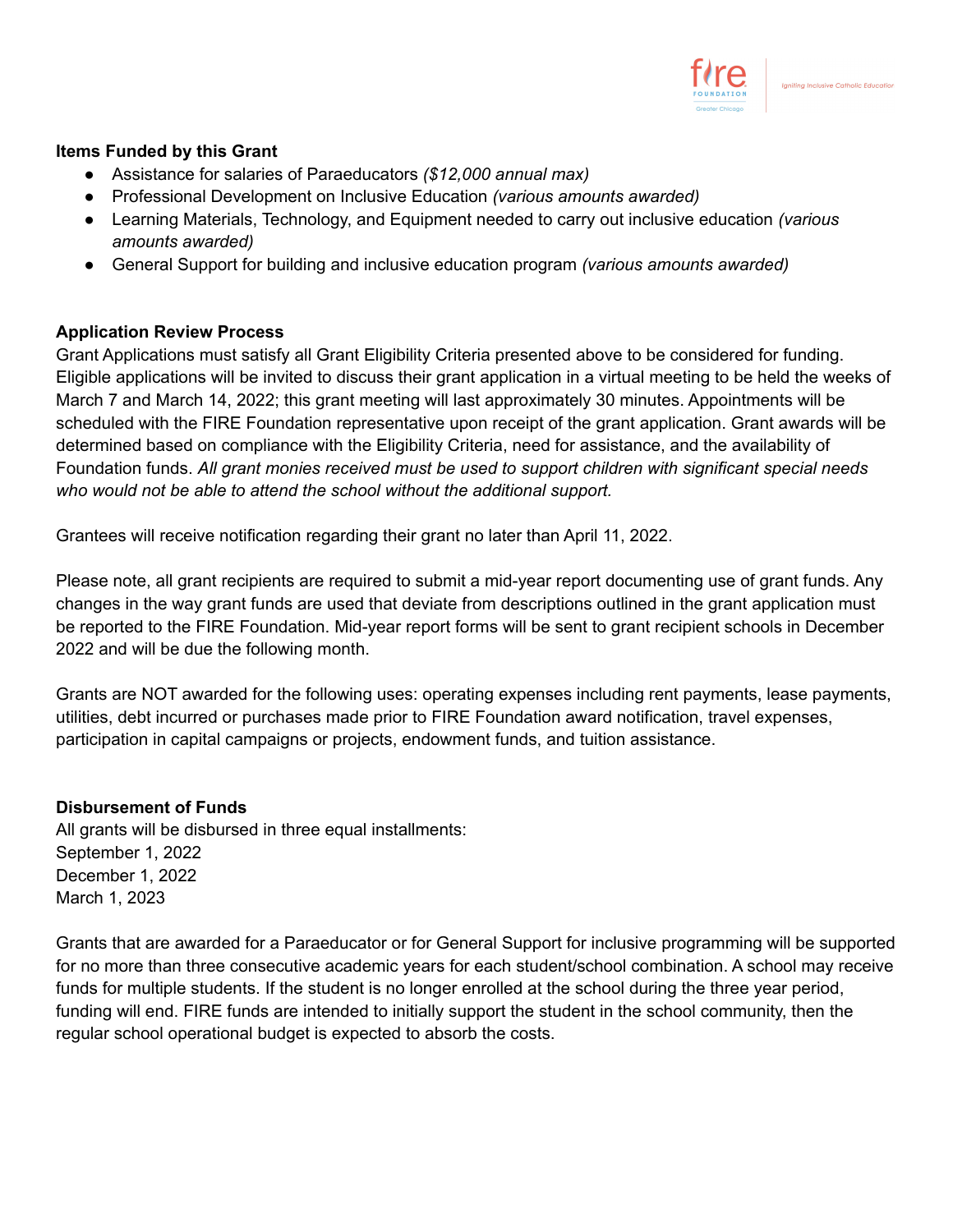

#### **CONTACT INFORMATION**

| <b>Name of School</b>                   |  |
|-----------------------------------------|--|
| <b>Principal</b>                        |  |
| <b>Principal Phone and Email</b>        |  |
| <b>Pastor</b>                           |  |
| <b>Pastor Phone and Email</b>           |  |
| <b>School Address</b>                   |  |
| <b>Total School Enrollment</b>          |  |
| 2022-2023 Total School<br><b>Budget</b> |  |
| <b>Archdiocese Vicariate</b>            |  |

### **TOTAL FUNDING REQUEST**

| 2022-2023 Project Request   \$ |    |
|--------------------------------|----|
| Total Project Cost             | ۰D |

## **Select the category of this funding request:**

- Assistance for salaries of Paraeducator(s)
- Assistance for salaries of Special Education Teacher(s)
- **Lacks** Professional Development on Inclusive Education
- Learning Materials, Technology, and/or Equipment
- \_\_\_\_\_ General Support for building an Inclusive Education Program

## **WHO WILL BENEFIT FROM REQUESTED FUNDS** (*DO NOT list names*)

| Grade | <b>Sex</b> | <b>Disability/ Learning Need</b> | Educational Plan (check all that apply) |             |                           |            |             |
|-------|------------|----------------------------------|-----------------------------------------|-------------|---------------------------|------------|-------------|
| Level |            |                                  | <b>IEP</b>                              | 504<br>Plan | <b>School</b><br>Dev Plan | <b>ELL</b> | <b>None</b> |
|       |            |                                  |                                         |             |                           |            |             |
|       |            |                                  |                                         |             |                           |            |             |
|       |            |                                  |                                         |             |                           |            |             |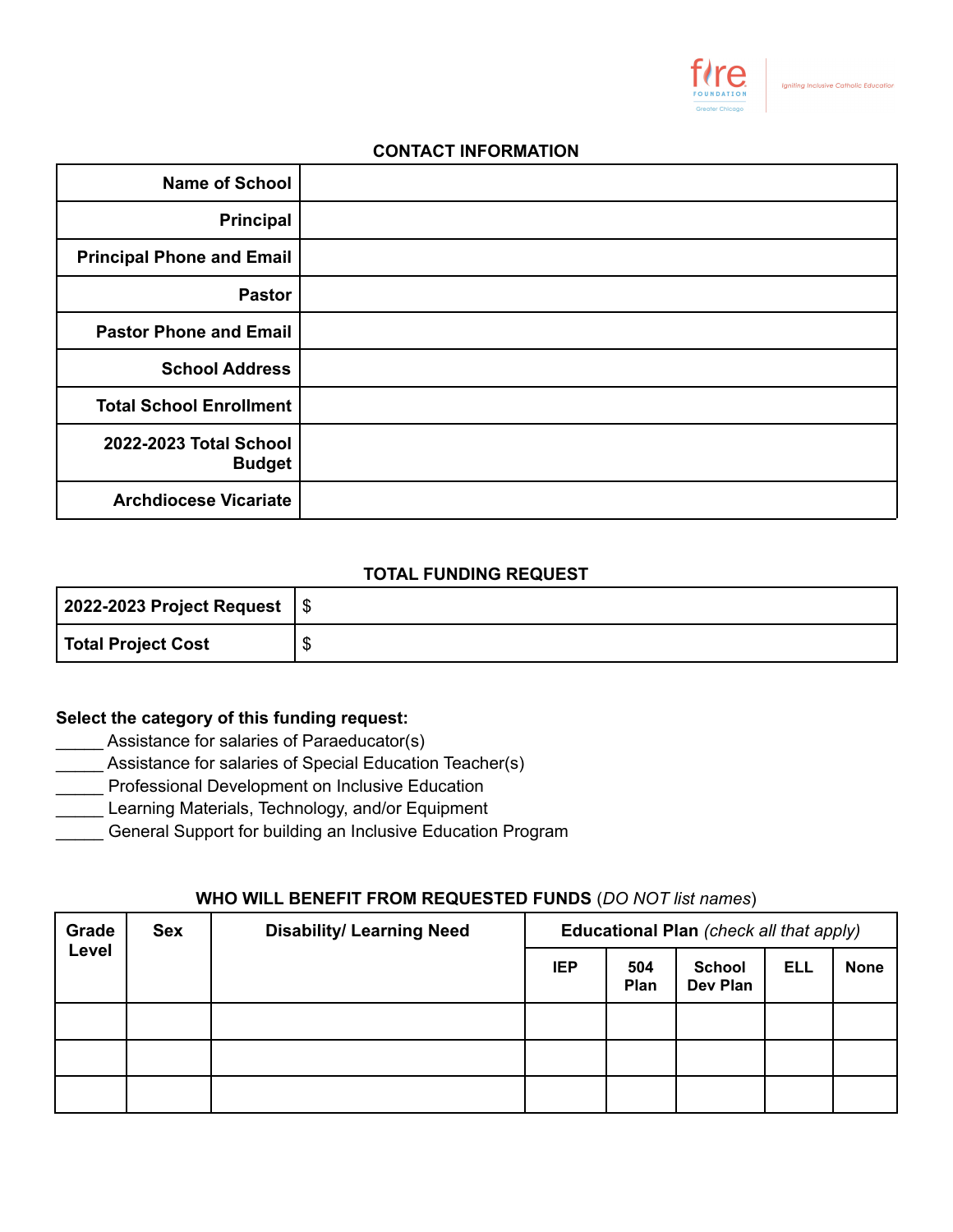

## **CURRENT STUDENT SERVICES**

|    | <b>Services Provided by the Private School</b>                                                                                                                                       |                                                                                                            |  |  |  |  |  |
|----|--------------------------------------------------------------------------------------------------------------------------------------------------------------------------------------|------------------------------------------------------------------------------------------------------------|--|--|--|--|--|
|    | private school, certified special education teacher, etc):                                                                                                                           | 1. Describe who provides services to students with disabilities within your building (ie., employed by the |  |  |  |  |  |
|    |                                                                                                                                                                                      |                                                                                                            |  |  |  |  |  |
|    |                                                                                                                                                                                      |                                                                                                            |  |  |  |  |  |
|    |                                                                                                                                                                                      |                                                                                                            |  |  |  |  |  |
|    | 2. Describe instructional model of services for children with special needs within your building (ie.,<br>pull-out, push-in, individual instruction, small group, co-teaching, etc): |                                                                                                            |  |  |  |  |  |
|    |                                                                                                                                                                                      |                                                                                                            |  |  |  |  |  |
|    |                                                                                                                                                                                      |                                                                                                            |  |  |  |  |  |
|    |                                                                                                                                                                                      |                                                                                                            |  |  |  |  |  |
|    | <b>Services Provided by Public School District</b>                                                                                                                                   |                                                                                                            |  |  |  |  |  |
|    | being serviced at your school (ie, instructional, speech, OT, PT, etc):                                                                                                              | 1. How many students enrolled in your building are on an IEP/ICEP? Explain what types of IEPs are          |  |  |  |  |  |
|    |                                                                                                                                                                                      |                                                                                                            |  |  |  |  |  |
|    |                                                                                                                                                                                      |                                                                                                            |  |  |  |  |  |
|    |                                                                                                                                                                                      |                                                                                                            |  |  |  |  |  |
| 2. | school, public school therapist/teacher sent to private school, etc).                                                                                                                | Describe how the students are served by the Public School District (ie, students transported to public     |  |  |  |  |  |
|    |                                                                                                                                                                                      |                                                                                                            |  |  |  |  |  |
|    |                                                                                                                                                                                      |                                                                                                            |  |  |  |  |  |
|    |                                                                                                                                                                                      |                                                                                                            |  |  |  |  |  |
|    |                                                                                                                                                                                      |                                                                                                            |  |  |  |  |  |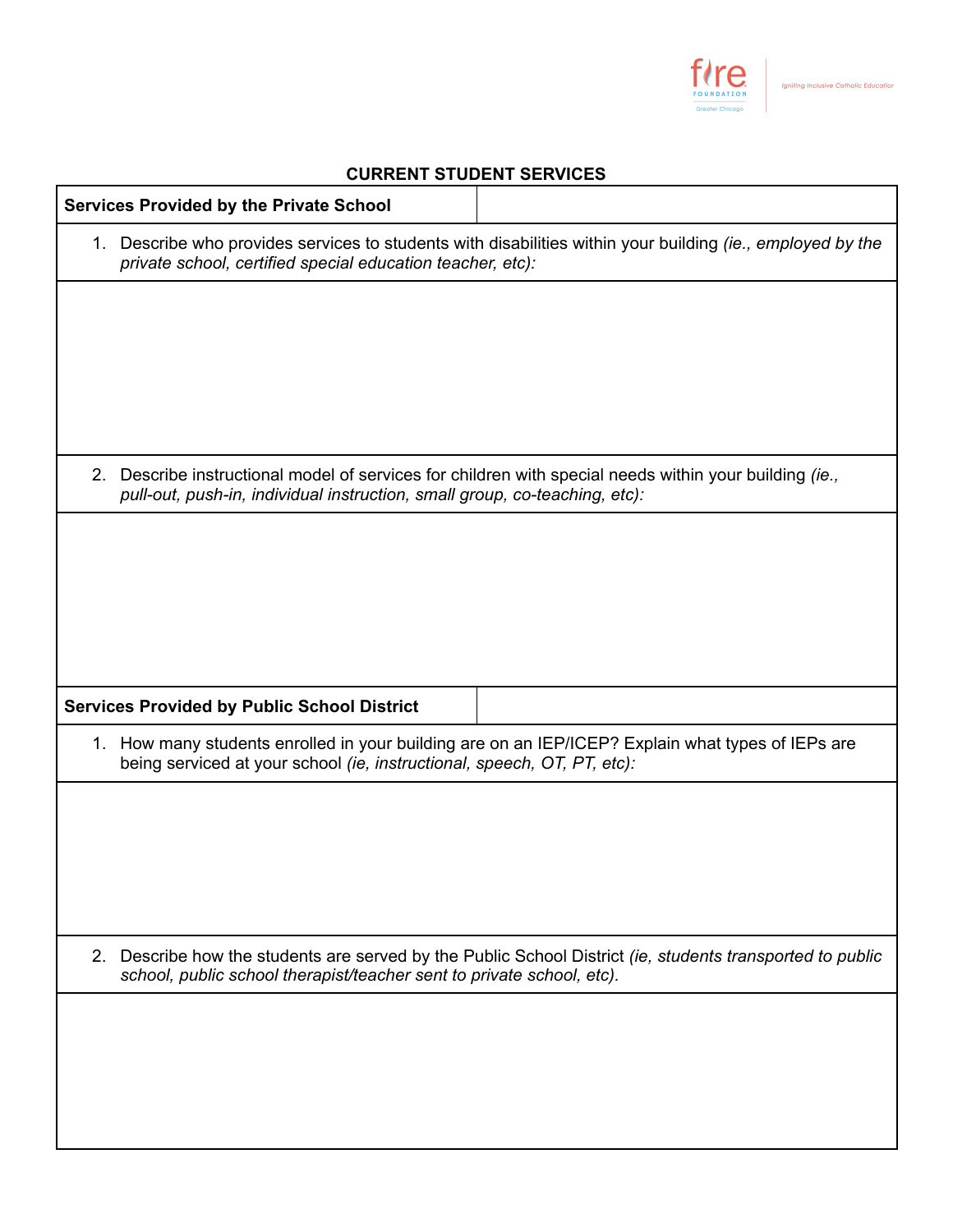

|  |  |  | <b>Services Provided Outside of Education System</b> |  |
|--|--|--|------------------------------------------------------|--|
|--|--|--|------------------------------------------------------|--|

1. Describe services (if known) the student is receiving outside of the school environment.

#### **Narrative**

Please use additional pages as necessary.

- 1. What is the intended use of the funds requested and how will these funds specifically be used to allow the student to attend Catholic school? Please provide details describing your school's strategy and model for providing inclusive education.
- 2. If you do not receive the requested funds, what will the enrollment outcome be for the student?
- 3. Did you receive funds from any sources, other than general budget, during the 2021-2022 school year to support students with disabilities? If yes, please list additional funding sources and amounts received.
- 4. How will successful use of the funds be defined and measured?
- 5. Describe the strategies/ideas/methods used for educating your parish and school community about inclusive education. How does your parish/school plan to actively encourage participation in the Hearts on FIRE group?
- 6. Discuss your school's Catholic Identity and the role inclusion plays in bringing Catholic doctrine to life for all your students.
- 7. Do you anticipate a need for professional development on best practices in inclusive education? What topics would most benefit your education team?